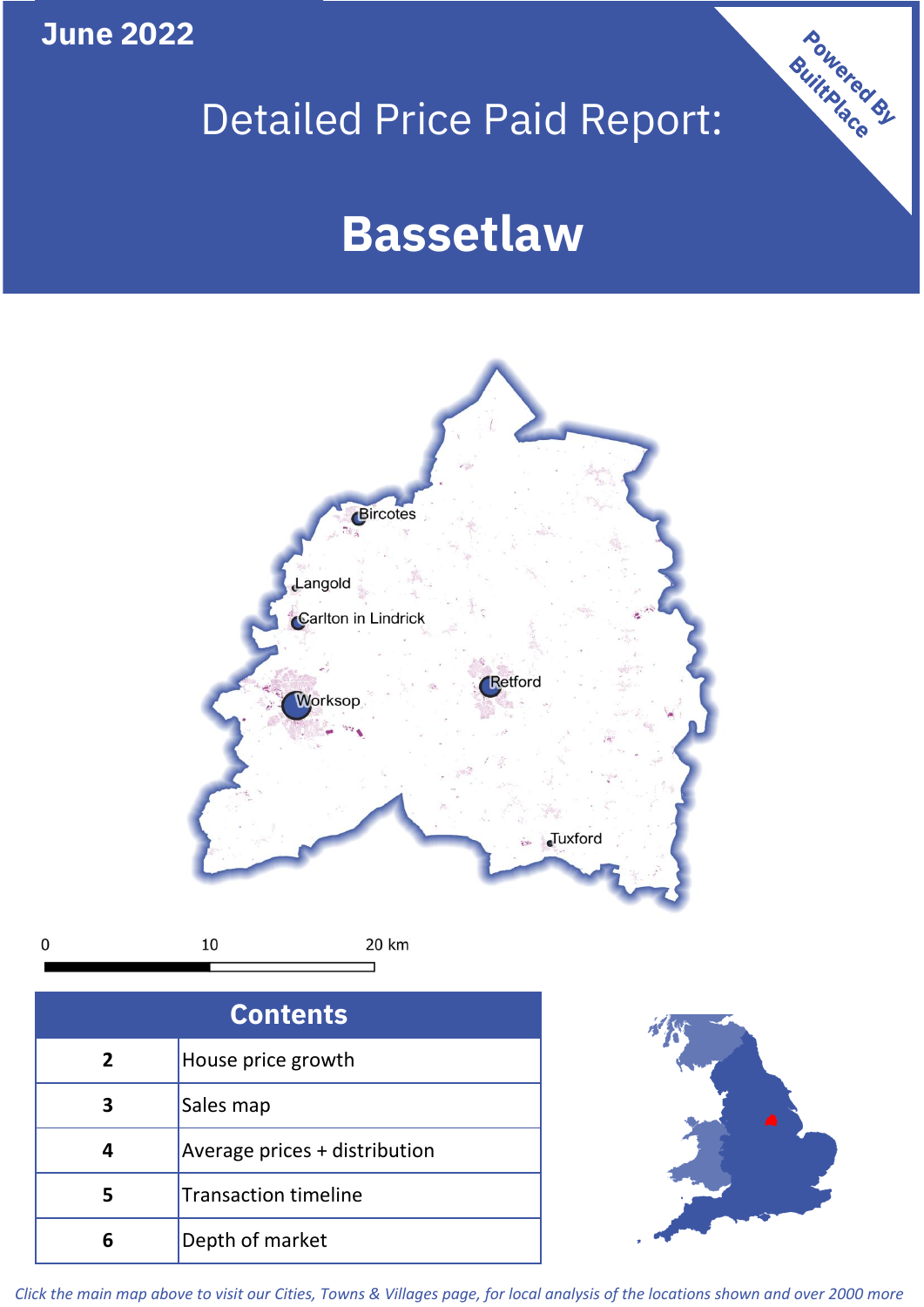### **Headline Data**

|                     | <b>Current level</b> | 3 month | <b>Annual</b> | 5 year  | 10 year |
|---------------------|----------------------|---------|---------------|---------|---------|
| <b>House prices</b> | £194,314             | 4.3%    | 11.5%         | 35.7%   | 66.0%   |
| <b>Transactions</b> | 1,821                | $-7.9%$ | 5.6%          | $-7.9%$ | 36.2%   |

## **House Price Growth (April 2022 data)**

#### *Annual Change in House Prices*



House prices in Bassetlaw grew by 11.5% in the 12 months to April 2022 (based on 3-month smoothed data). By comparison national house prices grew by 10.7% and prices in the East Midlands grew by 11.6% over the same period.

Bassetlaw house prices are now 39.8% above their previous peak in 2007, compared to +50.1% for the East Midlands and +52.9% across England.



#### *Year-To-Date Change in House Prices, December to April*

Local prices have grown by 5.4% in 2022 so far, compared to growth of 4.4% over the same period last year.

#### *Source: OS OpenData; UK House Price Index (Contains HM Land Registry data © Crown copyright)*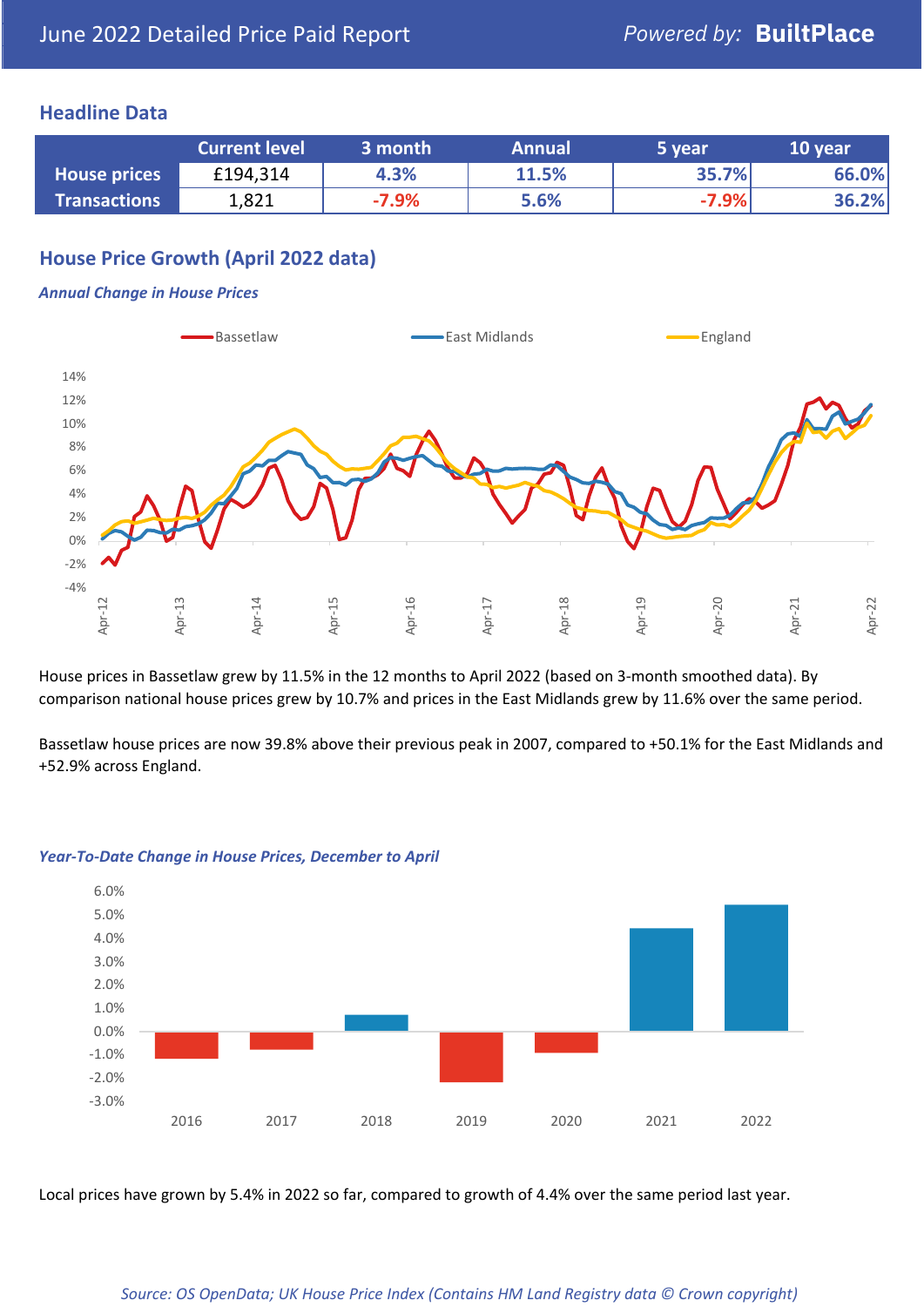## **House Price Map**

*12 months to April 2022*



*Each point is one postcode, coloured by the average value relative to all sales in this local authority (price bands are LA-specific quintiles).*

## **Map Key**

| Min      | <b>Max</b> |                            |
|----------|------------|----------------------------|
| Up to    | £116,000   | 1st quintile / lowest 20%  |
| £116,000 | £148,000   | 2nd quintile               |
| £148,000 | £193,000   | 3rd quintile               |
| £193,000 | £277,000   | 4th quintile               |
| £277,000 | and over   | 5th quintile / highest 20% |

*Source: OS OpenData; UK House Price Index (Contains HM Land Registry data © Crown copyright)*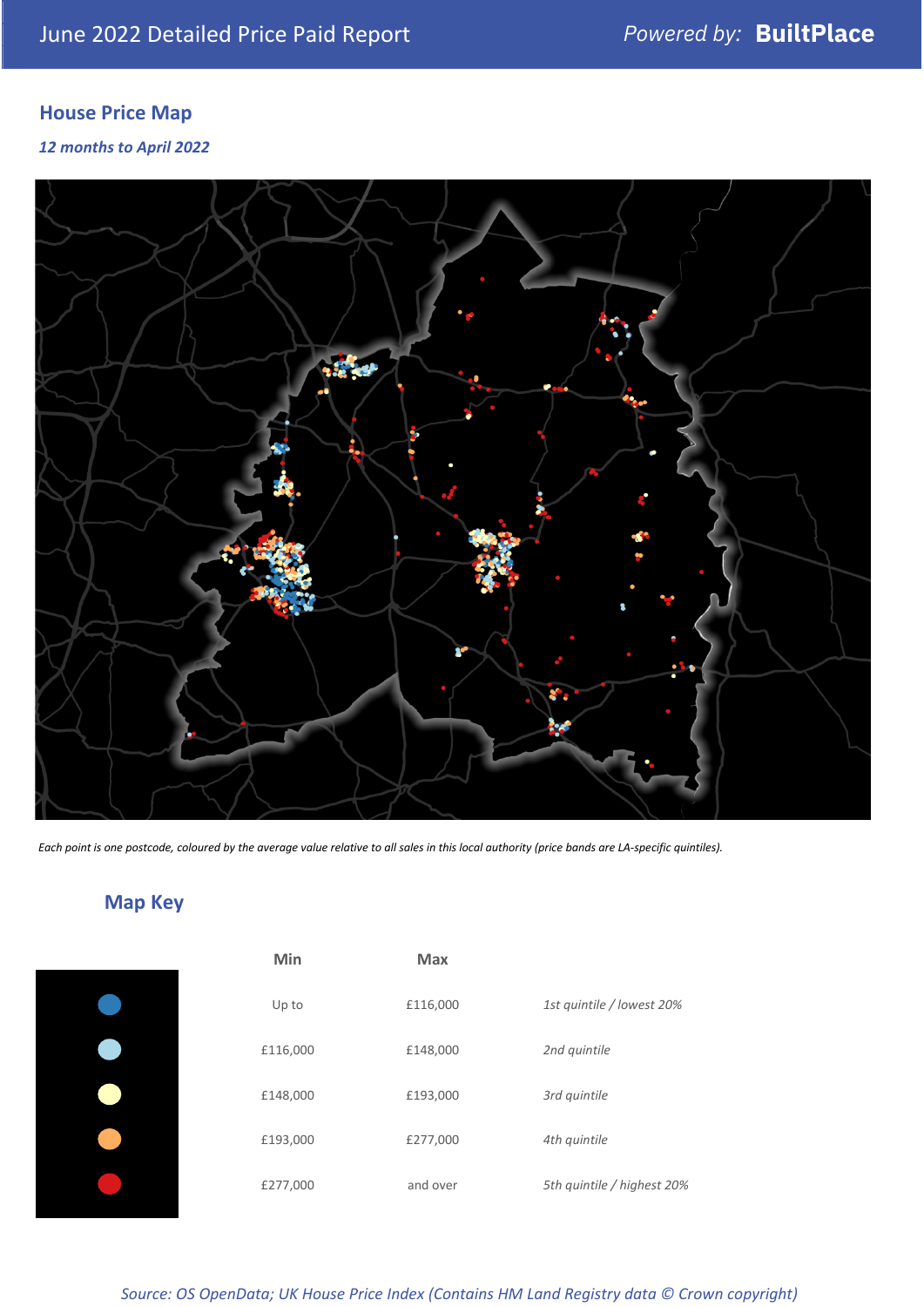## **Average House Price by Property Type**

#### *12 months to April 2022*



|                 | <b>New</b>           | <b>Second hand</b> |  |
|-----------------|----------------------|--------------------|--|
| <b>Flat</b>     | No recorded<br>sales | £90,719            |  |
| <b>Terraced</b> | £185,000             | £124,910           |  |
| Semi-detached   | £184,179             | £157,998           |  |
| <b>Detached</b> | £309,406             | £309,954           |  |

## **House Price Distribution by Year**

*All properties, by price band and calendar year (2020 = year to date)*

|                    | 1997 | 2002 | 2007 | 2012 | 2017 | 2019 | 2020 |
|--------------------|------|------|------|------|------|------|------|
| <b>Under £100k</b> | 93%  | 69%  | 29%  | 37%  | 24%  | 14%  | 16%  |
| £100-200k          | 6%   | 25%  | 52%  | 47%  | 49%  | 47%  | 49%  |
| £200-300k          | 0%   | 5%   | 12%  | 12%  | 19%  | 23%  | 18%  |
| E300-400k          | 0%   | 0%   | 4%   | 2%   | 6%   | 10%  | 11%  |
| £400-500k          | 0%   | 0%   | 1%   | 1%   | 2%   | 3%   | 2%   |
| <b>E500k-1m</b>    | 0%   | 0%   | 1%   | 0%   | 1%   | 3%   | 4%   |
| $E1-2m$            | 0%   | 0%   | 0%   | 0%   | 0%   | 0%   | 0%   |
| <b>Over £2m</b>    | 0%   | 0%   | 0%   | 0%   | 0%   | 0%   | 0%   |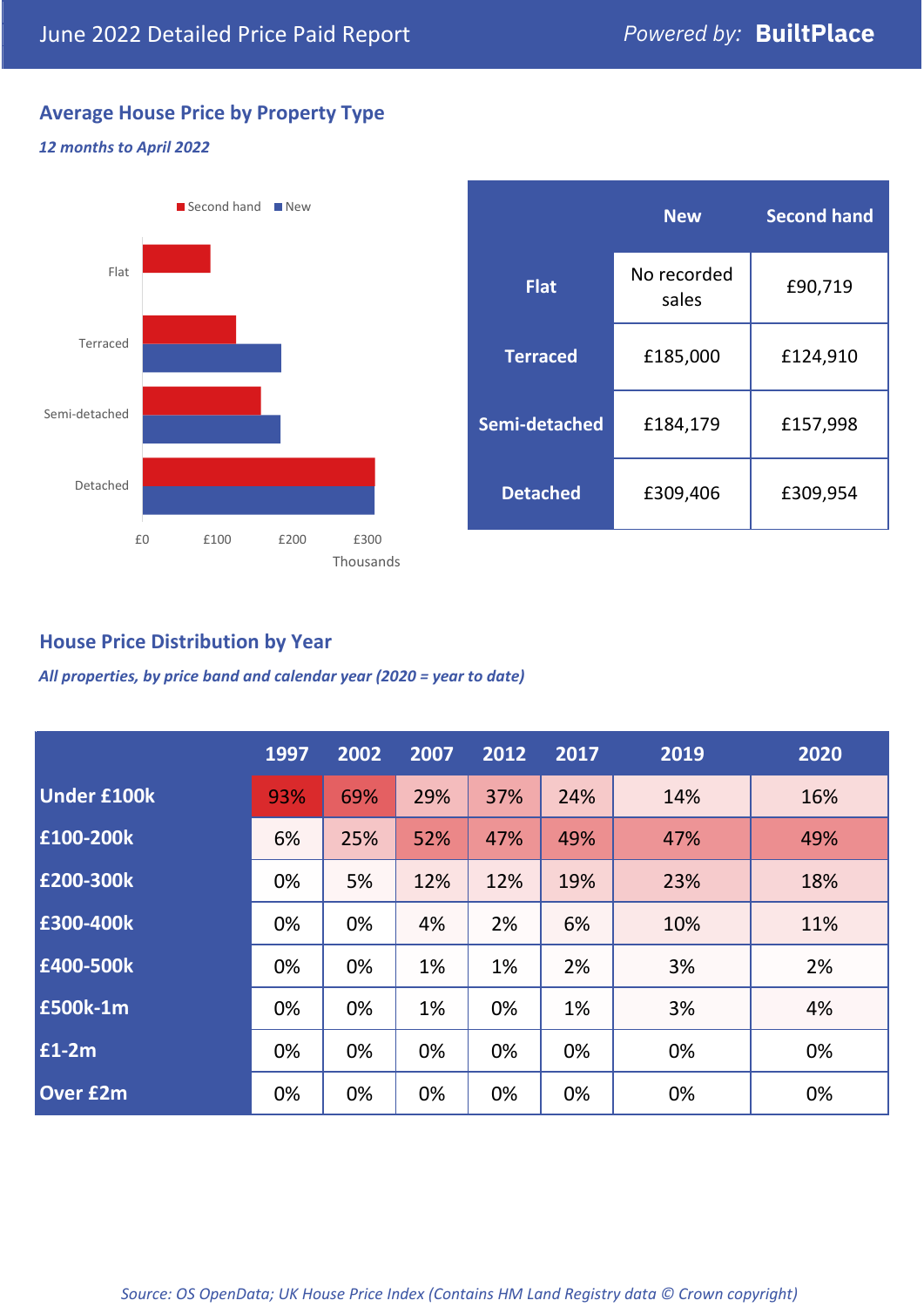## **Transactions (February 2022 data)**

*Annual Transactions, Indexed (2001-05 average = 100)*



There were 1,821 transactions in Bassetlaw during the 12 months to February 2022. This is 78% of the average from 2001- 05 and suggests activity is below pre-downturn levels.

Transactions in Bassetlaw have grown by 3.2% since 2014, compared to changes of -8.0% for East Midlands and -7.7% for England.



#### *Cash and New Build Sales as % of Total, by Year*

*Note: The data on this page EXCLUDES transactions identified as transfers under a power of sale/repossessions, buy-to-lets (where they can be identified by a mortgage), and transfers to non-private individuals - i.e. it comprises only Land Registry 'A' data.*